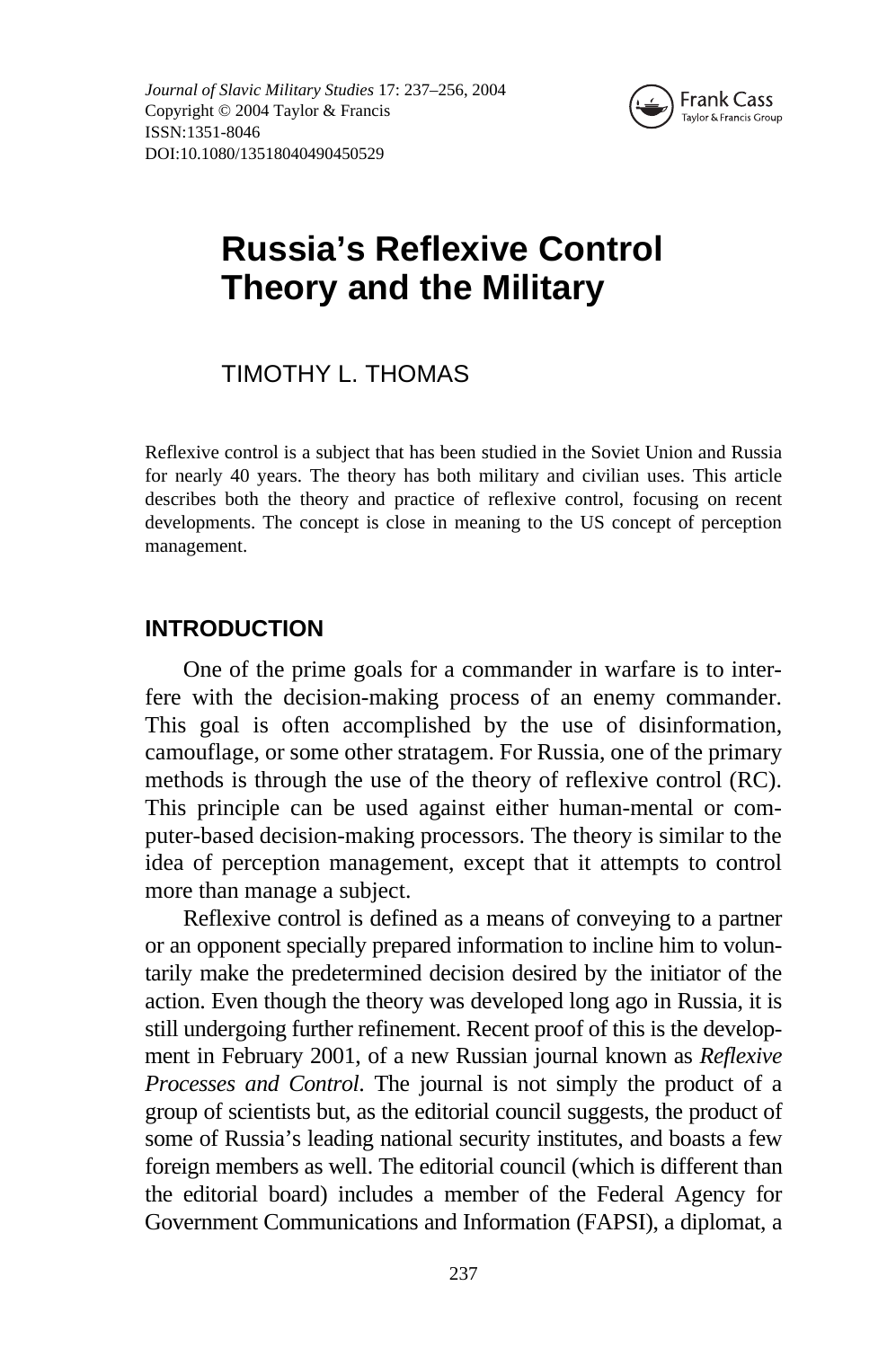Canadian, and two Americans, and the deputy head of the Information Security Committee of the Russian Security Council, among others.

There are many examples, from a Russian perspective, of the use of reflexive control theory during conflicts. One of the most recent and memorable was the bombing of the market square in Sarejevo in 1995. Within minutes of the bombing, CNN and other news outlets were reporting that a Serbian mortar attack had killed many innocent people in the square. Later, crater analysis of the shells that impacted in the square, along with other supporting evidence, indicated that the incident did not happen as originally reported. This evidence also threw into doubt the identities of the perpetrators of the attack. One individual close to the investigation, Russian Colonel Andrei Demurenko, Chief of Staff of Sector Sarejevo at the time, stated, "I am not saying the Serbs didn't commit this atrocity. I am saying that it didn't happen the way it was originally reported." A US and Canadian officer soon backed this position. Demurenko believed that the incident was an excellent example of reflexive control, in that the incident was made to look like it had happened in a certain way to confuse decision-makers.

This article will discuss the military aspect of Russia's concept of reflexive control in some detail, and its role as an information warfare weapon. It will also briefly examine how US writers interpret RC theory.

### **NATURE OF REFLEXIVE CONTROL**

The concept of reflexive control (RC) has existed much longer than the concepts of information warfare and information operations; in fact, it appeared in Soviet military literature 30 years ago. At that time, V. A. Lefebvre, who was working within the context and logic of a reflexive game, defined reflexive control as "a process by which one enemy transmits the reasons or bases for making decisions to another."1 The development of reflexive control theory encompasses four distinct periods:

- research (from the early 1960s to the late 1970s);
- practical-orientation (from the late 1970s to the early 1990s);
- psychological-pedagogical (from the early to the mid 1990s); and
- psycho-social (from the late 1990s).

The concept of reflexive control is still somewhat alien to US audiences. However, the Russians employ it not only on the strategic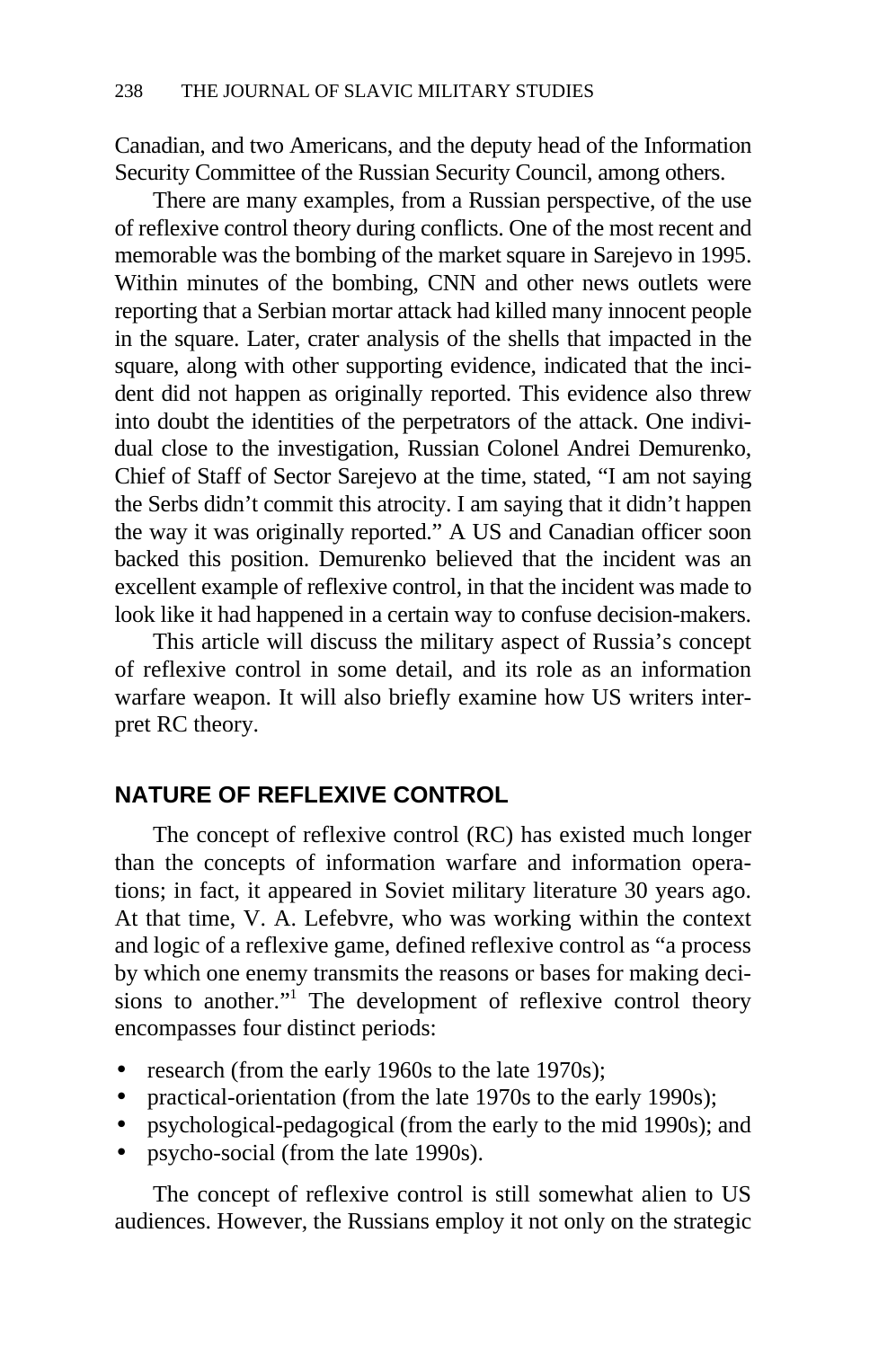and tactical levels in war but also on the strategic level in association with internal and external politics. Equally significant, the concept has not always benefited the Soviet Union and Russia. For example, some Russians consider that the Strategic Defense Initiative (SDI) is a classic example of US use of reflexive control. In this case, the US "compelled the enemy to act according to a plan favorable to the US." By doing so, it forced the Soviet Union to try to keep pace with America's achievements in the SDI arena (or at least what we said were our achievements) and ultimately exhausted the Soviet Union economically as it spent money to develop corresponding equipment. As a result, some Russians are now asking themselves whether the concept of information warfare is yet another US attempt to control them "reflexively" and to force them to invest vast sums of money in a realm that is simply beyond their technological reach in the near future.

The Soviet and Russian Armed Forces have long studied the use of reflexive control theory, particularly at the tactical and operational levels, both for *maskirovka* (deception) and disinformation purposes and, potentially, to control the enemy's decision-making processes.2 For example, the Russian Army had a military *maskirovka* school as early as 1904 that was later disbanded in 1929. This school, the Higher School of Maskirovka, provided the bases for *maskirovka* concepts and created manuals for future generations.<sup>3</sup>

Since the early 1960s, there have been many Russian intellectual "giants" who have emerged in the field of reflexive theory. In the civilian sector, these include G. P. Schedrovitsky, V. E. Lepsky, V. A. Lefebvre (who now lives in the West), D. A. Pospelov, V. N. Burkov, and many others. The foremost theorists in the military sector include V. V. Druzhinin, M. D. Ionov, D. S. Kontorov, S. Leonenko, and several others. One of the civilian theorists, Lepsky, who also is the editor of the new RC journal, hopes that the current US-Russian cooperation in the realm of reflexive control will move Russo-American relations from the paradigm of IW/IO (confrontation, struggle) to a paradigm of partnership (the control of confrontation). His is a noble cause and one that must be taken seriously.

There is a growing realization on both sides that Lepsky's two paradigms will evolve in parallel. US and Russian theorists are engaged in joint work regarding conflict prevention theory and are working together in Bosnia and Kosovo. At the same time, both countries are carrying out reflexive control work independently in the military sector.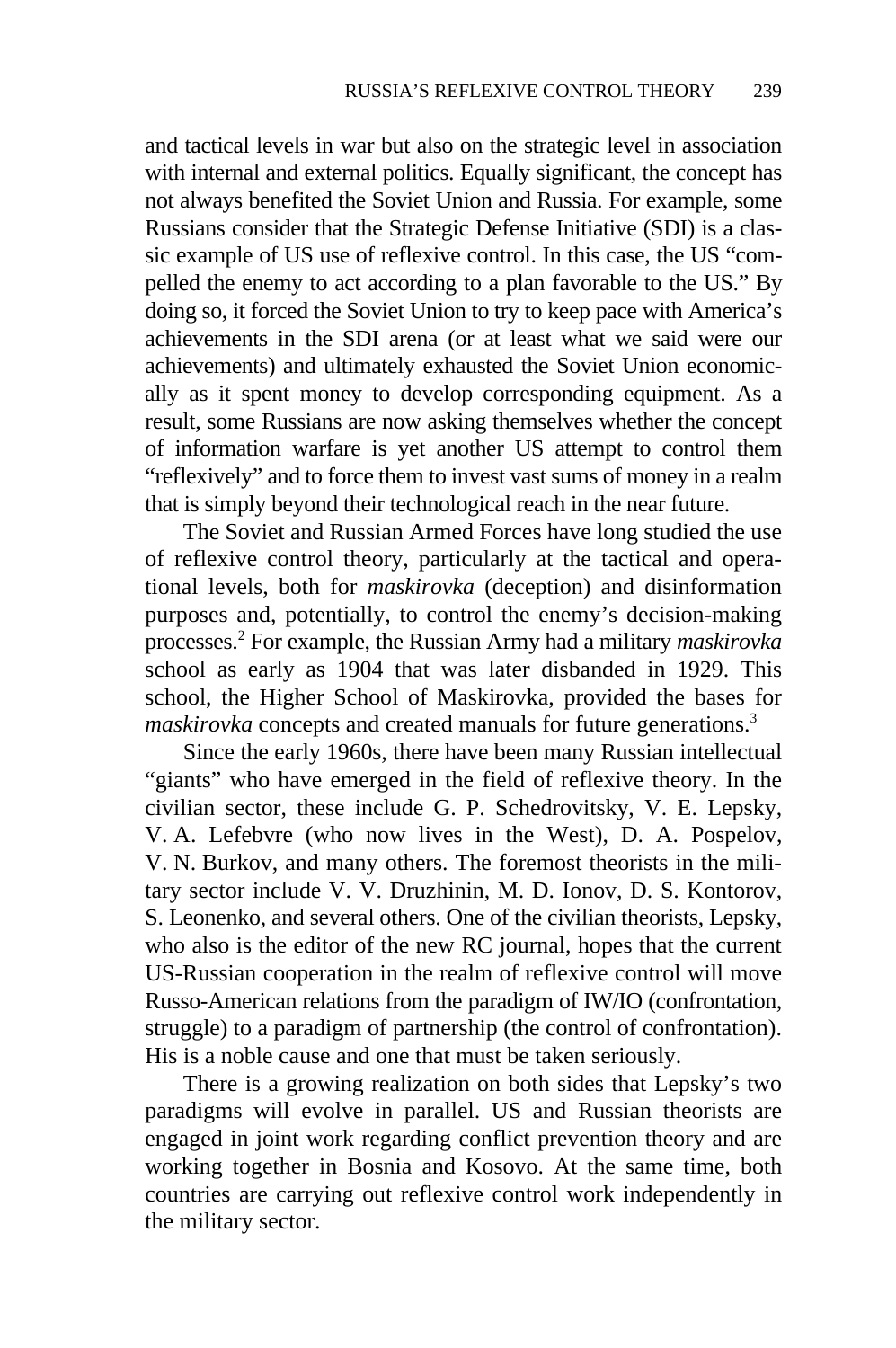RC is also considered as an information warfare means. For example, Major General N. I. Turko, an instructor at the Russian Federation's General Staff Academy, has established a direct connection between IW/IO and reflexive control. He noted:

The most dangerous manifestation in the tendency to rely on military power relates more to the possible impact of the use of reflexive control by the opposing side through developments in the theory and practice of information war rather than to the direct use of the means of armed combat.<sup>4</sup>

In Turko's judgment, RC is an information weapon that is more important in achieving military objectives than traditional firepower. In this regard, Turko's understanding is most likely influenced by his belief that American use of information weapons during the Cold War did more to defeat the Soviet Union and cause its demise than any other weapon. An excellent example was the Strategic Defense Initiative. Finally, Turko has mentioned reflexive control as a method for achieving geopolitical superiority and as a means for arms control negotiations. The latter area should be one of heightened awareness for countries entering such negotiations with the Russians.

Reflexive Control theory does indeed have geopolitical significance, according to Turko. For example, he and a colleague described a new containment theory under development that portrayed new means for coping with confrontation between new large-scale geopolitical groupings.<sup>5</sup> This theory involves information warfare means; specifically, the threat of inflicting unacceptable levels of damage against a state or group of states by attacking their information resources.

One of the most complex ways to influence a state's information resources is by use of reflexive control measures against the state's decision-making processes. This aim is best accomplished by formulating certain information or disinformation designed to affect a specific information resource best. In this context an information resource is defined as:

- information and transmitters of information, to include the method or technology of obtaining, conveying, gathering, accumulating, processing, storing, and exploiting that information;
- infrastructure, including information centers, means for automating information processes, switchboard communications, and data transfer networks;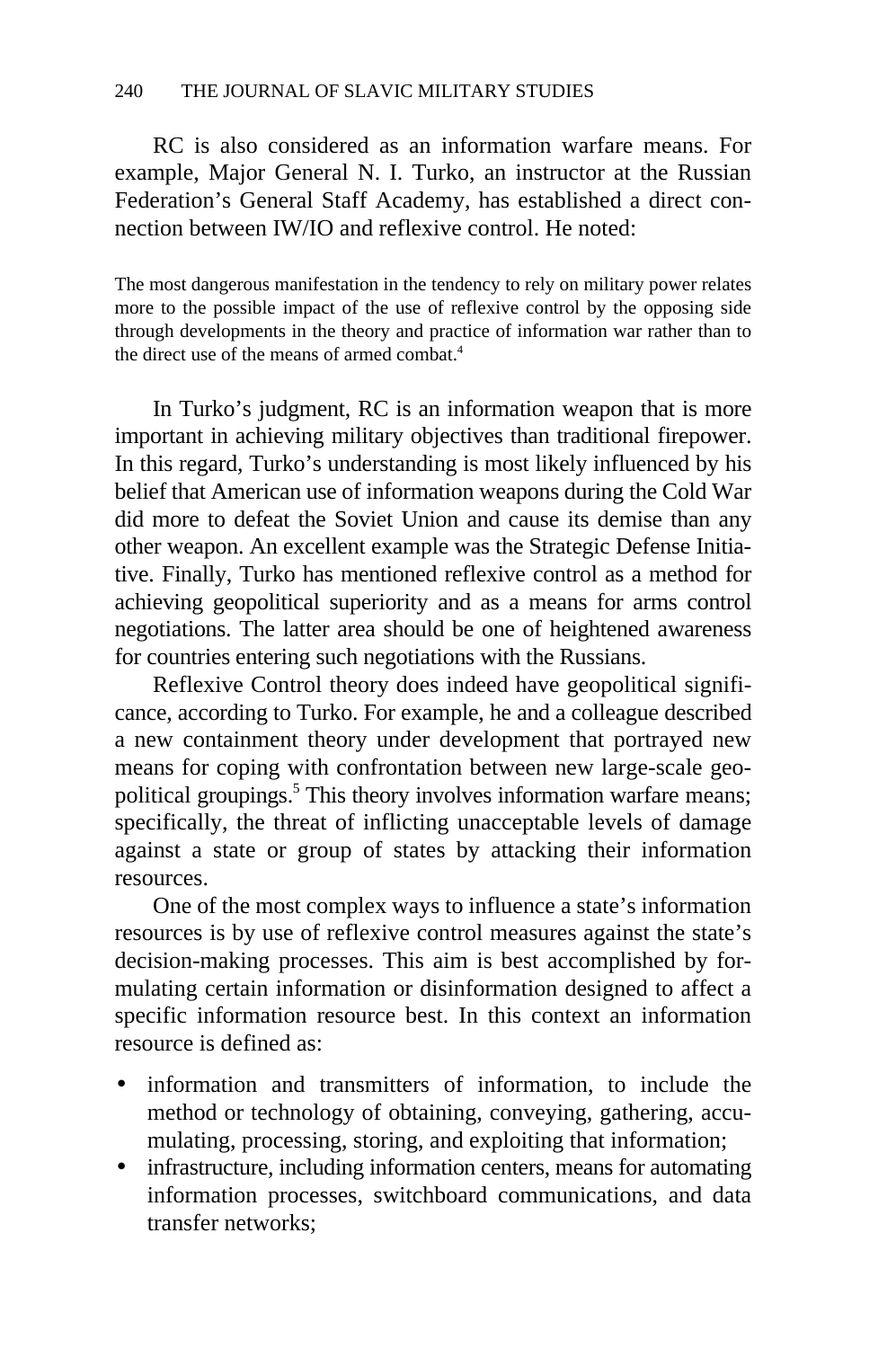- programming and mathematical means for managing information; and
- administrative and organizational bodies that manage information processes, scientific personnel, creators of data bases and knowledge, as well as personnel who service the means of *informatizatsiya* [informatization].6

Russia's political elite also employs RC in analytical methodologies used to assess contemporary situations. For example, during a recent conference in Moscow, a representative from President Yeltsin's administration noted that, when making decisions, the Kremlin pays attention to reflexive processes. Thus, Turko's revelation about the central role of Reflexive Control in Russian conceptions of information warfare, and RC's potential use against information resources to destabilize the geopolitical balance. These are two important points to consider when analyzing intent.

By definition, reflexive control occurs when the controlling organ conveys (to the objective system) motives and reasons that cause it to reach the desired decision,<sup>7</sup> the nature of which is maintained in strict secrecy. The decision itself must be made independently. A "reflex" itself involves the specific process of imitating the enemy's reasoning or imitating the enemy's possible behavior and causes him to make a decision unfavorable to himself.

In fact, the enemy comes up with a decision based on the idea of the situation which he has formed, to include the disposition of our troops and installations and the command element's intentions known to him. Such an idea is shaped above all by intelligence and other factors, which rest on a stable set of concepts, knowledge, ideas and, finally, experience. This set usually is called the "filter," which helps a commander separate necessary from useless information, true data from false and so on.<sup>8</sup>

The *chief task of reflexive control* is to locate the weak link of the filter, and exploit it.

According to the concept of reflexive control, during a serious conflict, the two opposing actors (countries) analyze their own and perceived enemy ideas and then attempt to influence one another by means of reflexive control. A reflex refers to the creation of certain model behavioral in the system it seeks to control (the objective system). It takes into account the fact that the objective system has a model of the situation and assumes that it will also attempt to influence the controlling organ or system. Reflexive control exploits moral,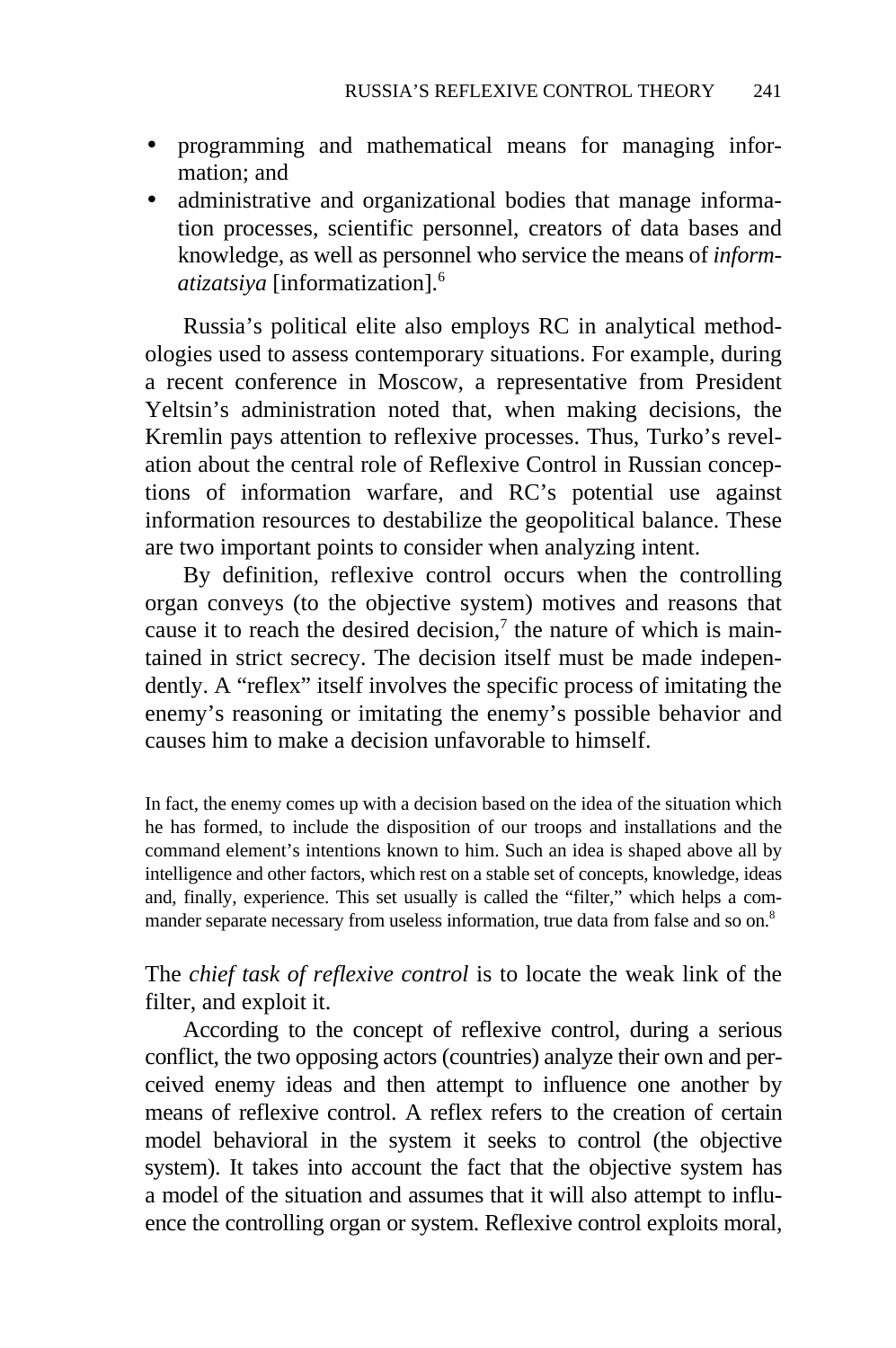psychological, and other factors, as well as the personal characteristics of commanders. In the latter case, biographical data, habits, and psychological deficiencies could be used in deception operations.9

In a war in which reflexive control is being employed, the side with the highest degree of reflex (the side best able to imitate the other side's thoughts or predict its behavior) will have the best chances of winning. The degree of reflex depends on many factors, the most important of which are analytical capability, general erudition and experience, and the scope of knowledge about the enemy. Military author Colonel S. Leonenko added that, in the past, stratagems were the principal tool of reflexive control, but today camouflage and deception (*maskirovka*) have replaced strategems, a conclusion disputed by many. For example, the Chinese have demonstrated that electrons can be used as stratagems and operate as effectively as camouflage and deception in the traditional sense.

Although no formal or official reflexive control terminology existed in the past, opposing sides actually employed it intuitively as they attempted to identify and interfere with each other's thoughts and plans and alter impressions of one, thereby prompting an erroneous decision.10 Leonenko's theories about varying degrees of reflexive control can be explained as follows. If two sides in a serious conflict—A and B—have opposing goals, one will seek to destroy the other's goals. Accordingly, if side A acts independently of the behavior of side B, then his degree of reflex relative to side B is equal to zero (0). On the other hand, if side A makes assumptions about side B's behavior (that is, he models side B) based on the thesis that side B is not taking side A's behavior into account, then side A's degree of reflex is one (1). If side B also has a first degree reflex, and side A takes this fact into account, then side A's reflex is two (2), and so on.

If successfully achieved, reflexive control over the enemy makes it possible to influence his combat plans, his view of the situation, and how he fights. In other words, one side can impose its will on the enemy and cause him to make a decision inappropriate to a given situation. Reflexive control methods are varied and include camouflage (at all levels), disinformation, encouragement, blackmail by force, and the compromising of various officials and officers. Thus, the central focus of reflexive control is on the less tangible element of "military art" rather than more objective "military science." Achieving successful reflexive control requires in-depth study of the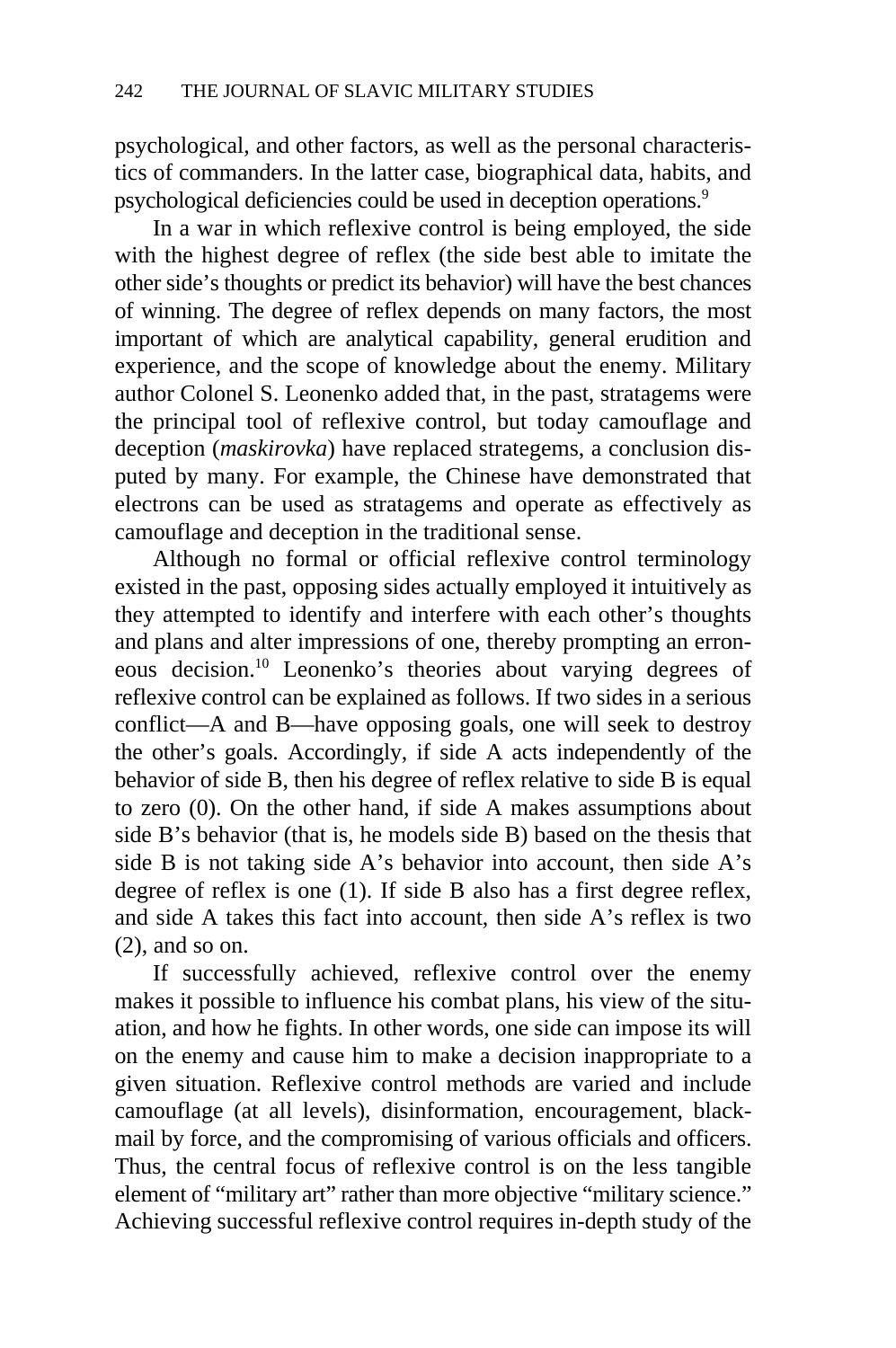enemy's inner nature, his ideas, and concepts, which Leonenko referred to as the filter through which passes all data about the external world. Successful RC represents the culmination point of an information operation.

So defined, a filter is a collective image (termed "set") of the enemy's favorite combat techniques and methods for organizing combat actions, plus a psychological portrait of the enemy. Thus, reflex requires study of someone else's filter and the exploitation of it for one's own ends. In the information age, this filter is represented by human and machine (computer) data processors. The most important question then becomes, How does one side achieve this higher degree of reflex and, hence, more effective reflexive control over the enemy? It does so primarily by employing a broader range of means for achieving surprise. In turn, it achieves surprise by means of stealth, disinformation, and avoidance of stereotypes [*shablon*].<sup>11</sup>

### **THE MILITARY EXPERTS SPEAK: IONOV, LEONENKO, KOMOV, CHAUSOV**

Major General (ret.) M. D. Ionov, one of the military specialists mentioned earlier, wrote several articles on the subject of reflexive control in *Voennia mysl'* (Military thought). He was one of the first military theorists to appreciate the value of reflexive control, although, at first, no one was inclined to listen to him. The term reflexive control was simply not listed in any Soviet military encyclopedia when he began writing in the 1970s and, thus, could not exist! Therefore, in many of his initial articles, Ionov simply spoke about control of the enemy rather than reflexive control. At the same time, Ionov also realized the close link between advertising and reflexive control ("sell the holes, not the drill" and "temptation by benefit" were two of the techniques he recognized) and the combined use of various reflexive methods for waging different types of conflicts (low-intensity, etc.). $^{12}$ 

Given his advanced thinking about reflexive control, it is instructive to analyze one of his articles from 1995. In it Ionov noted that the objective of reflexive control is to force an enemy into making objective decisions that lead to his defeat by influencing or controlling his decision-making process. Ionov considers this a form of high art founded of necessity on an intimate knowledge of human thinking and psychology, military history, the roots of the particular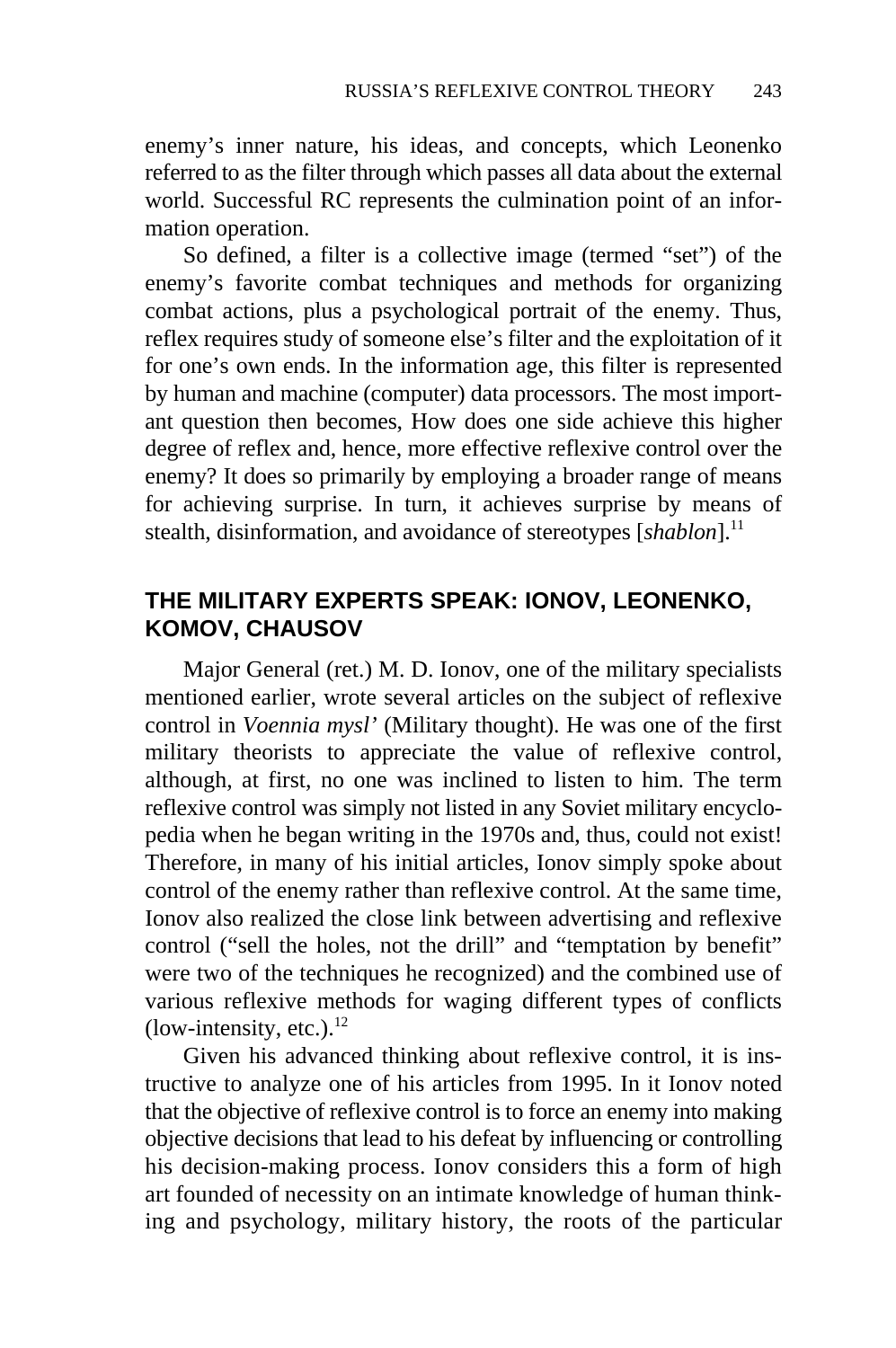conflict, and the capabilities of competing combat assets. In this instance, control over the enemy is realized by undertaking a series of measures, related by time, aim, and place, which force enemy decision-makers to abandon their original plan, make disadvantageous decisions, or react incorrectly to their ultimate disadvantage (for example, when facing a counter-offensive). The successful use of reflexive control becomes all the more likely if the enemy's original plan is known. This makes it easier for the "controlling side" to force the enemy into making wrong decisions by employing reflexive control techniques such as intimidation, enticement, disinformation, deception, and concealment and other measures designed to shorten his decision-making time by surprising his decision-making algorithms.<sup>13</sup>

Ionov also stated that the content and methods employed must accord with the interrelationship between the enemy's thought processes and basic psychology. They also had to be realistic, and newly created methods had be considered within the context of new technologies. Furthermore, he recognized that any coalition of enemy forces represents a far more complex system, the stability of which changes depending upon the nature of the situation in each individual state and the condition of the coalition. Finally, because sharp differences exist in thinking, aims, politics, and ethical approaches of each state, each side must conduct an internal appraisal to determine the possible results of any action conducted in accordance with complex criteria reflecting the nature of the confrontation.14

Ionov identified four basic methods for assisting in the transfer of information to the enemy to promote control over him. These methods, which serve as a checklist for commanders at all levels, include:

• **Power pressure**, which includes: the use of superior force, force demonstrations, psychological attacks, ultimatums, threats of sanctions, threats of risk (developed by focusing attention on irrational behavior or conduct, or delegating powers to an irresponsible person), combat reconnaissance, provocative maneuvers, weapons tests, denying enemy access to or isolating certain areas, increasing the alert status of forces, forming coalitions, officially declaring war, support for internal forces destabilizing the situation in the enemy rear, limited strikes to put some forces out of action, exploiting and playing up victory, demonstrating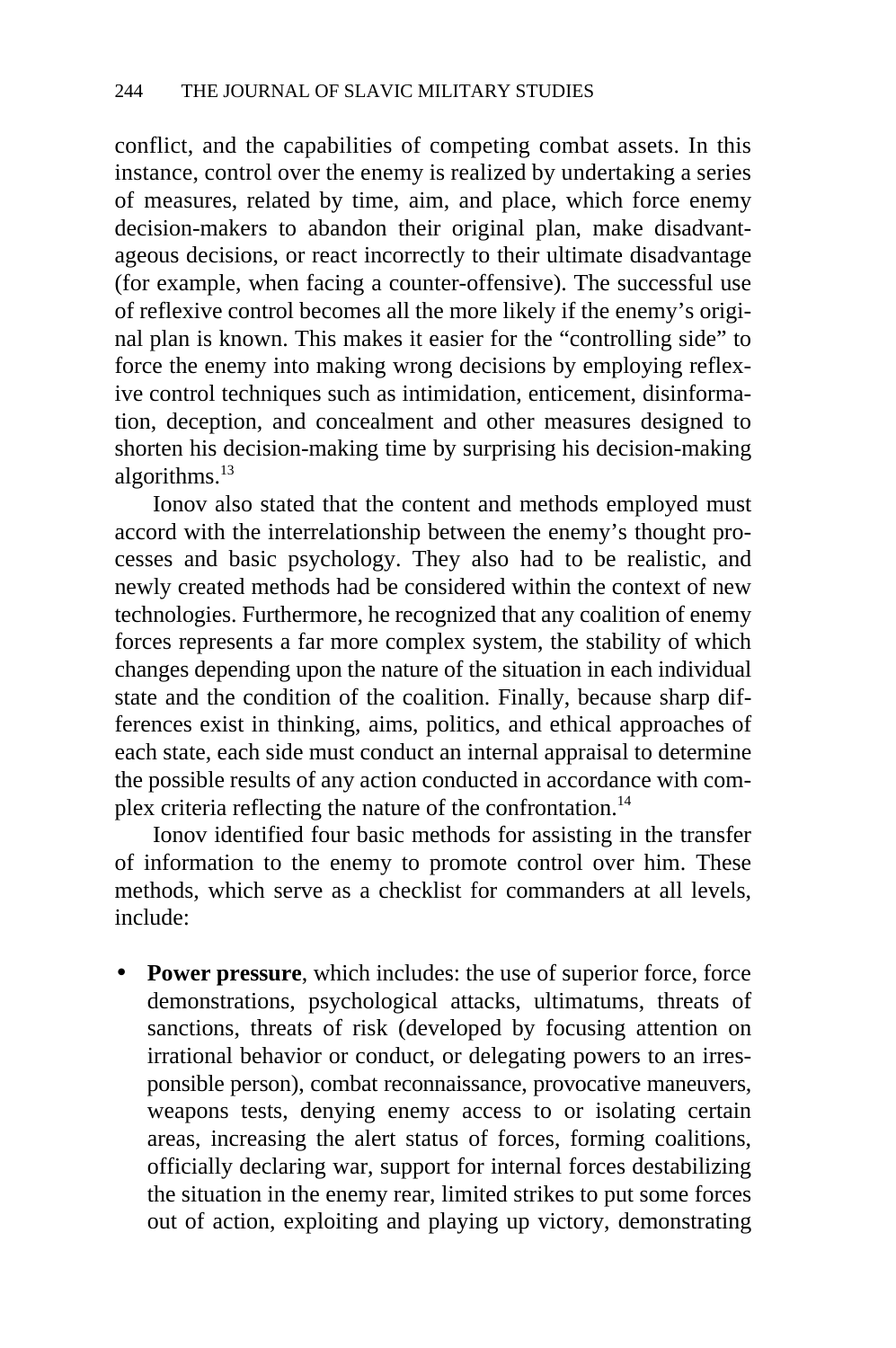ruthless actions, and showing mercy toward an enemy ally that has stopped fighting.<sup>15</sup>

- **Measures to present false information about the situation**, which include: concealment (displaying weakness in a strong place), creation of mock installations (to show force in a weak place), abandoning one position to reinforce another, leaving dangerous objects at a given position (the Trojan Horse), concealing true relationships between units or creating false ones, maintaining the secrecy of new weapons, weapons bluffing, changing a mode of operation, or deliberately losing critical documents. The enemy can be forced to find a new target by conflict escalation or de-escalation, deliberate demonstration of a particular chain of actions, striking an enemy base when the enemy is not there, acts of subversion and provocation, leaving a route open for an enemy to withdraw from encirclement, and forcing the enemy to take retaliatory actions involving an expenditure of forces, assets, and time.<sup>16</sup>
- **Influencing the enemy's decision-making algorithm**, which includes the systematic conduct of games according to what is perceived as routine plans, publishing a deliberately distorted doctrine, striking control system elements and key figures, transmitting false background data, operating in a standby mode, and taking actions to neutralize the enemy's operational thinking.17
- **Altering the decision-making time**, which can be done by unexpectedly starting combat actions, transferring information about the background of an analogous conflict so that the enemy, when working out what seems feasible and predictable, makes a hasty decision that changes the mode and character of its operation.18

According to Ionov, one can assess human targets of reflexive control either by personality or group depending on the specific individual's or group's psychology, way of thinking, and professional level of training. Both universal and role-based characteristics apply to individuals and groups. Universal characteristics include rejection or fear of danger, unwillingness to do someone else's work, or an arbitrary and uncompromising orientation toward confrontation. Reflexive control focuses on the role played by a particular person or group of persons (history, leadership, subordination, etc.).<sup>19</sup>

In another article entitled "Control of the Enemy," which appeared in the Navy journal, *Morskoi sbornik* (Naval collection) in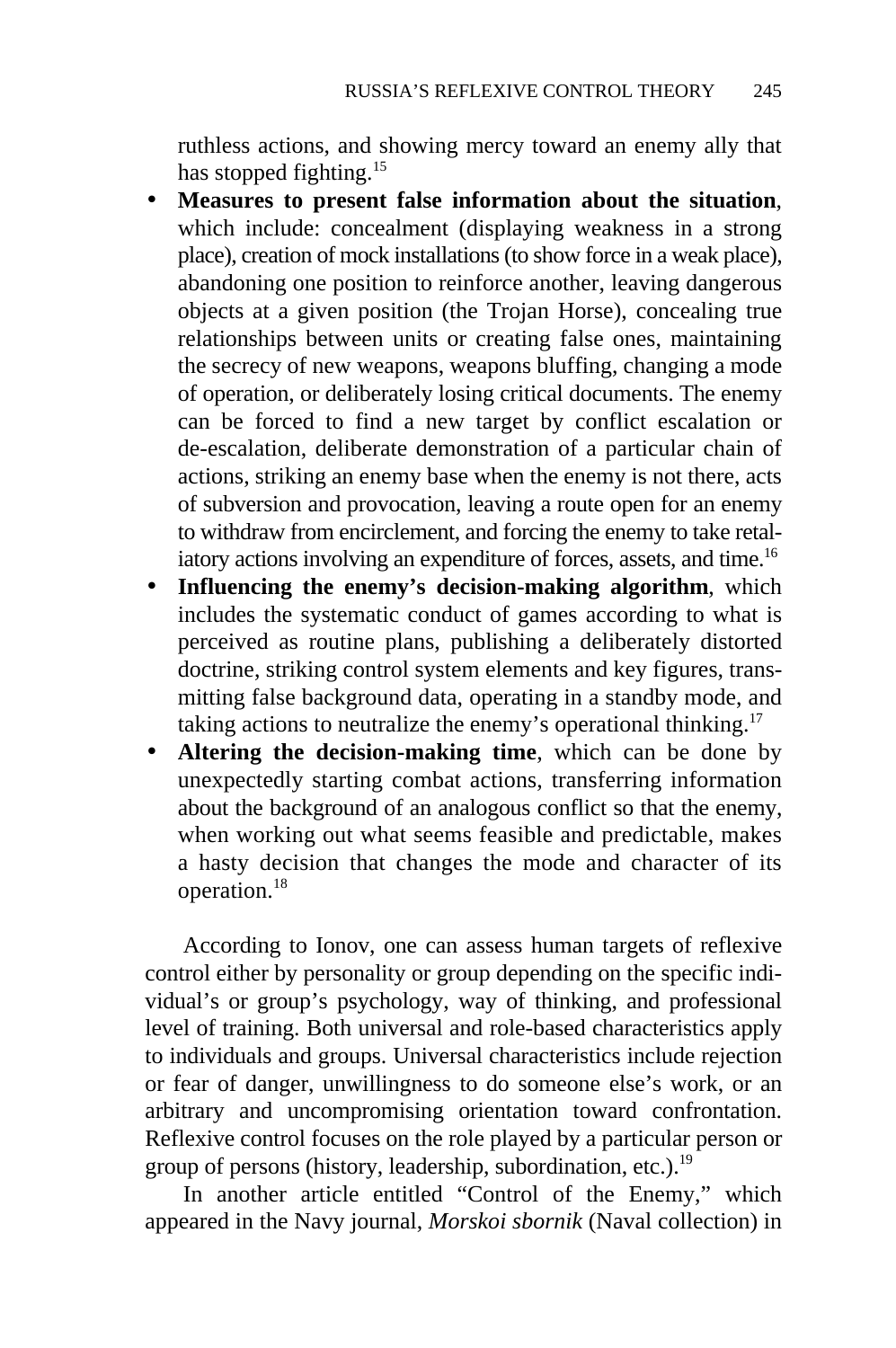July 1995, Ionov argued that information is needed on the status of enemy forces, the nature of their actions, and their capabilities in order to control him and, simultaneously, to halt or to retard his counter-control efforts.20 Ionov advanced several distinct principles necessary for "control of the enemy." First, he underscored the reflexive nature of the desired response, stating that commanders must visualize the possible enemy response to the conditions one desires to impose. Second, the response will be problematic, since the enemy may discover the activity and undertake his own countercontrol measures. Third, the level of technical development of combat weapons, and especially reconnaissance, is of growing importance. This makes the exposure of an action aimed at misinforming the enemy more likely. The final principle is the use of harsh forms of pressure on the enemy, specifically those that consider social elements and intellectual, psychological, ethical and ideological factors. Deliberate cruelty toward the civilian population or prisoners of war in a combat region, a declaration of unrestricted submarine warfare (to sink any vessels to include those of neutral countries), and so on serve as excellent examples of the latter.<sup>21</sup> In short, in Ionov's view, reflexive control is a specific, yet traditional, Soviet—and now Russian—form of an informational or psychological (psyop) attack.

Colonel S. Leonenko integrated information technologies and reflexive control theory in his writings. He noted that the use of computers could hinder the use of reflexive control by making it easier to process data and calculate options. This is so since an opponent can more easily "see through" a reflexive control measure by an opposing force by simply using a computer. The computer's speed and accuracy in processing information can detect the reflexive control measure. On the other hand, in some cases, this may actually improve the chances for successful reflexive control, since a computer lacks the intuitive reasoning of a human being.<sup>22</sup>

Computer technology increases the effectiveness of reflexive control by offering new methods adaptable to the modern era that can serve the same ends. Writing in 1995 from a military perspective, Colonel S. Leonenko defined reflexive control as follows:

RC [reflexive control] consists of transmitting motives and grounds from the controlling entity to the controlled system that stimulate the desired decision. The goal of RC is to prompt the enemy to make a decision unfavorable to him. Naturally, one must have an idea about how he thinks. $^{23}$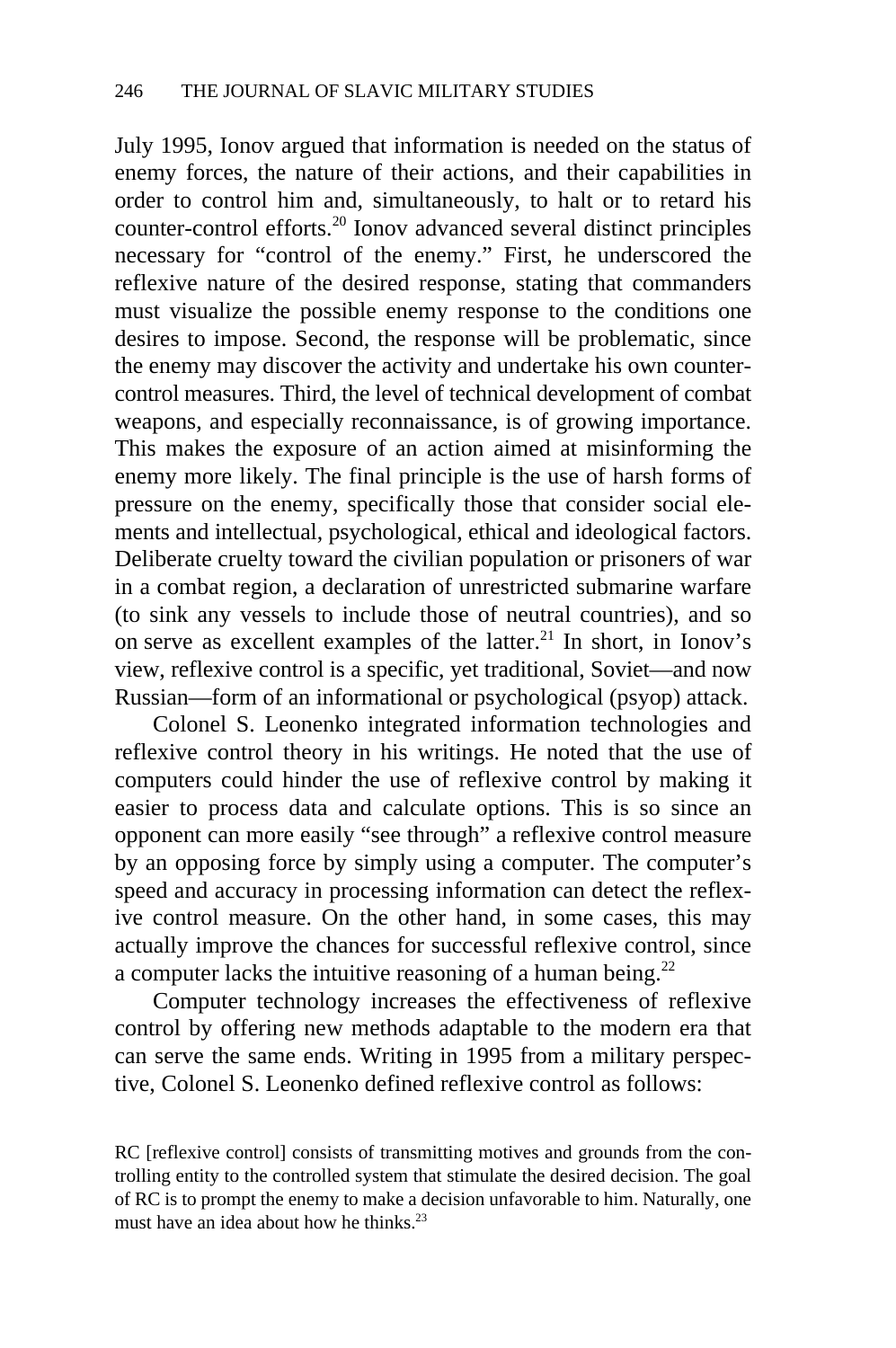Leonenko then assessed the new opportunities that the use of computer technology afforded to reflexive control, stating:

In present conditions, there is a need to act not only against people but also against technical reconnaissance assets and especially weapons guidance systems, which are impassive in assessing what is occurring and do not perceive to what a person reacts.<sup>24</sup>

If an IW or IO operation system cannot perceive what a person reacts to and is unable to assess what is occurring, does this mean that it provides only insignificant data? Or does it mean that there are two layers to reflexively control? The first layer consists of the "eyes, nose, and ears" of sensors, satellites, and radars. The second layer is the "brain software" of humans, which gathers, processes, and produces knowledge from the information or makes decisions based on it. But what happens if the "eyes, ears, and nose" are manipulated? How does that affect the input into decisions and knowledge? The recent use of such military activity by Yugoslav forces in the Balkans fooled NATO sensors over Kosovo and resulted in NATO shooting at targets that were fakes.

Yet, in the end, we do leave some decisions to computers. This indicates to Leonenko that we live in a much more frightening existence than we care to believe if, in fact, decisions are in the hands of machines that are "incapable of assessing what is occurring and do not perceive what a person reacts to."25

Further, Leonenko noted that "how the enemy thinks" is shaped by combat intelligence and a collective image (set) made up of concepts, knowledge, ideas, and experience. This "set," which he calls a "filter," helps a commander separate necessary from useless information. Then, the chief task of reflexive control is to locate the weak link in the filter and find an opportunity to exploit it.

Leonenko's definition of reflexive control fits well with Russian Major Sergei Markov's understanding of an information weapon. Like Markov Leonenko defines an information weapon as a "specially selected piece of information capable of causing changes in the information processes of information systems (physical, biological, social, etc., in this case, decision-making information) in accordance with the intent of the entity using the weapon." Accordingly, it causes change in the information processes of an opponent by persuading them to make decisions according to the design of the controller, and it affords the information weapon a methodology for controlling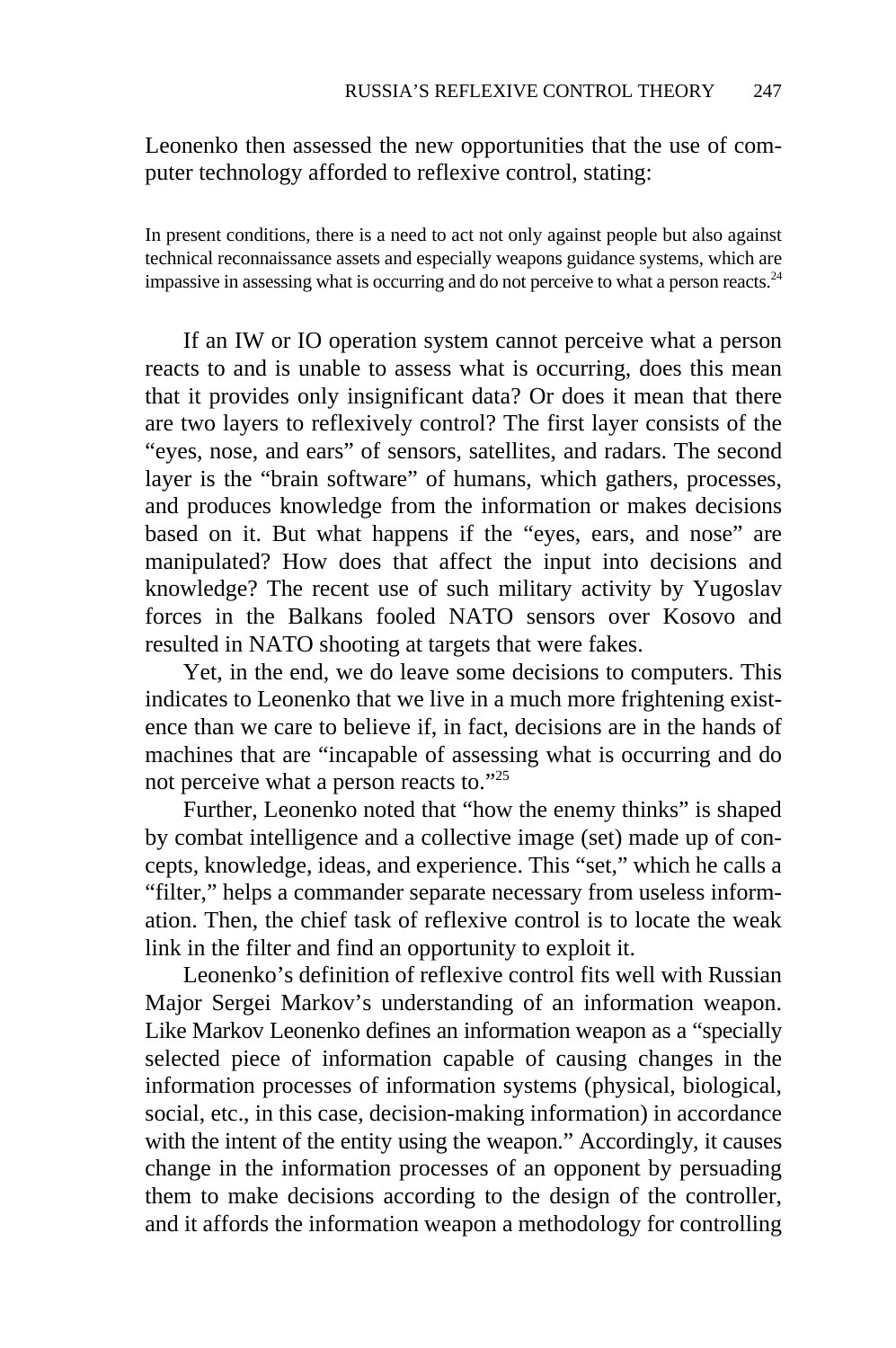an opponent. So defined, reflexive control can be applied in the modeling and decision-making contexts of various types of conflicts (international, military, etc.). It can also be used in social processes and systems.

At the present time, there is a reflexive control movement underway in Russia that is influencing approaches to various branches of knowledge. This embraces philosophy, sociology, psychology, pedagogy, problems of artificial intelligence and computer science in general, computer "control" influence, military affairs, intelligence, counterintelligence, and a number of other areas.<sup>26</sup> For example, The Applied Ergonomics Association devoted a special edition of its journal (No. 1, 1994) to reflexive control processes.

Another Russian military theorist who wrote on the information impact on RC was Colonel S. A. Komov, who was perhaps the most prolific Russian military writer on information warfare topics in the 1990s. Writing in the journal *Voennaia mysl'* [Military Thought], Komov supported Ionov's emphasis on reflexive control. He renamed reflexive control over the enemy as "intellectual" methods of information warfare. He then listed the basic elements of an intellectual approach to information warfare, which he described as:

- **Distraction**, by creating a real or imaginary threat to one of the enemy's most vital locations (flanks, rear, etc.) during the preparatory stages of combat operations, thereby forcing him to reconsider the wisdom of his decisions to operate along this or that axis;
- **Overload**, by frequently sending the enemy a large amount of conflicting information;
- **Paralysis**, by creating the perception of a specific threat to a vital interest or weak spot;
- **Exhaustion**, by compelling the enemy to carry out useless operations, thereby entering combat with reduced resources;
- **Deception**, by forcing the enemy to reallocate forces to a threatened region during the preparatory stages of combat operations;
- **Division**, by convincing the enemy that he must operate in opposition to coalition interests;
- **Pacification**, by leading the enemy to believe that pre-planned operational training is occurring rather than offensive preparations, thus reducing his vigilance;
- **Deterrence**, by creating the perception of insurmountable superiority;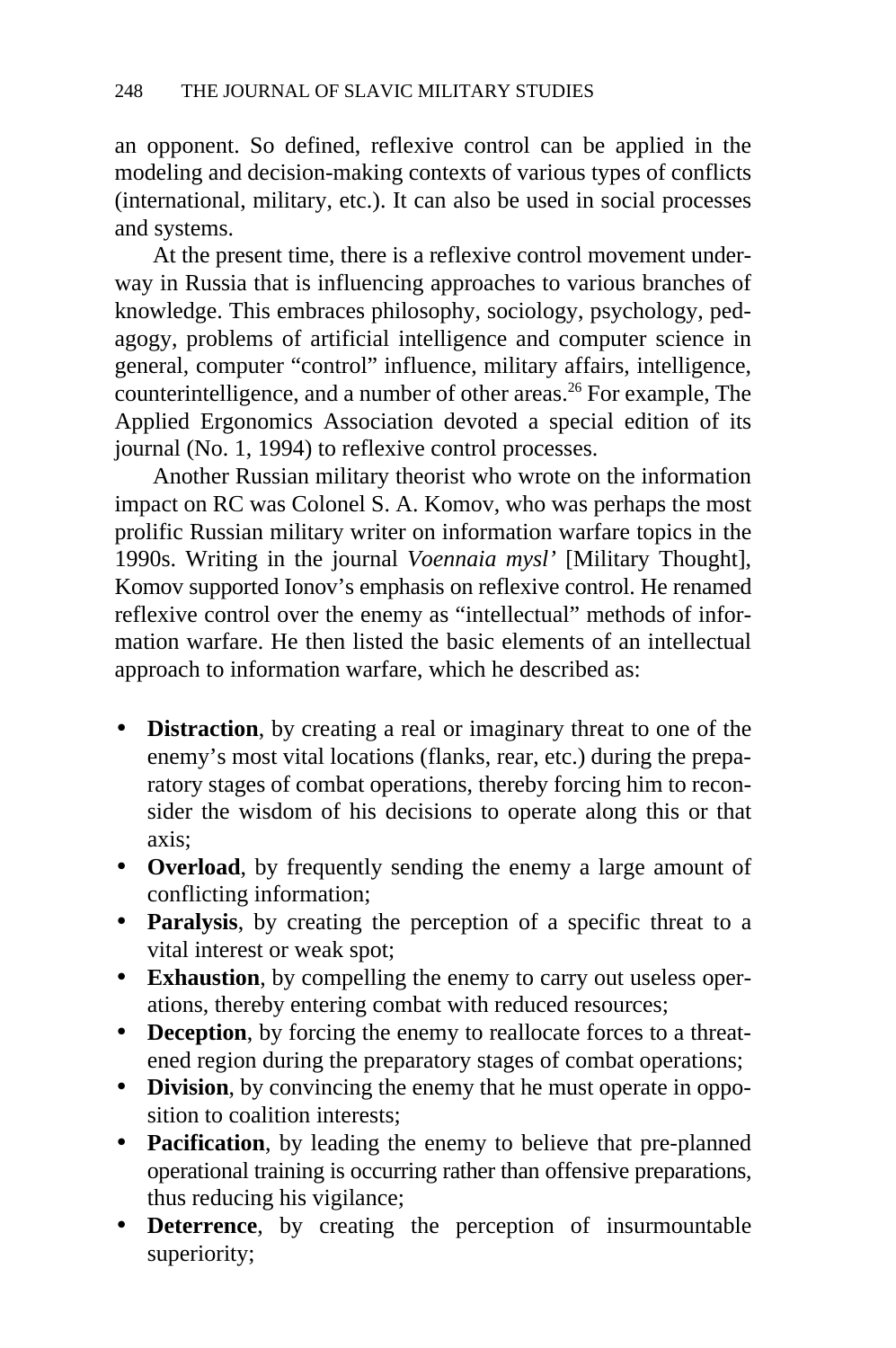- **Provocation**, by force him into taking action advantageous to your side;
- **Overload**, by dispatching an excessively large number of messages to the enemy during the preparatory period;
- **Suggestion**, by offering information that affects the enemy legally, morally, ideologically, or in other areas; and
- **Pressure**, by offering information that discredits the government in the eyes of its population. $27$

Finally, an article by Russian Captain First Rank F. Chausov continued the discussion of reflexive control. He defined RC as "the process of intentionally conveying to an opposing side of a certain aggregate information (attributes) which will cause that side to make a decision appropriate to that information."28 More important, Chausov discussed the risk involved with using RC:

To justify the methods of using force while taking risk into account, the numerical measure  $R_0$  is introduced as the difference between the assessments of guaranteed effectiveness, or  $E_{g}$ , and the projected (situational) effectiveness,  $E_{s}$ . The estimate of the guaranteed effectiveness represents the lower limit of the effectiveness indicator, given any type of enemy action and fixed actions by our own forces. Situational effectiveness refers to the effectiveness of a force's action which is achieved through a certain type of action based on a commander's decision. Ordering or establishing preference among the values of the risk looks like this:  $R_{0,1} > R_{0,1+1}$ .<sup>29</sup>

Chausov listed the principles of RC as:

- 1. a goal-oriented process requiring a complete picture of all RC measures needed;
- 2. an "actualization" of plans, that is providing a sufficiently complete picture of the intellectual potential of commanders and staff officers (based on their reality), especially when conditions are determined by global information space;
- 3. the conformity of goals, missions, place, time and methods for RC's conduct;
- 4. the modeling or forecasting of the condition of a side at the time actions are being implemented; and
- 5. the anticipation of events.

#### **US INTERPRETATION OF RUSSIA'S RC THEORY**

While V. A. Lefebvre remains the premier authority on RC issues in the US, and perhaps in the world, other US analysts have tried to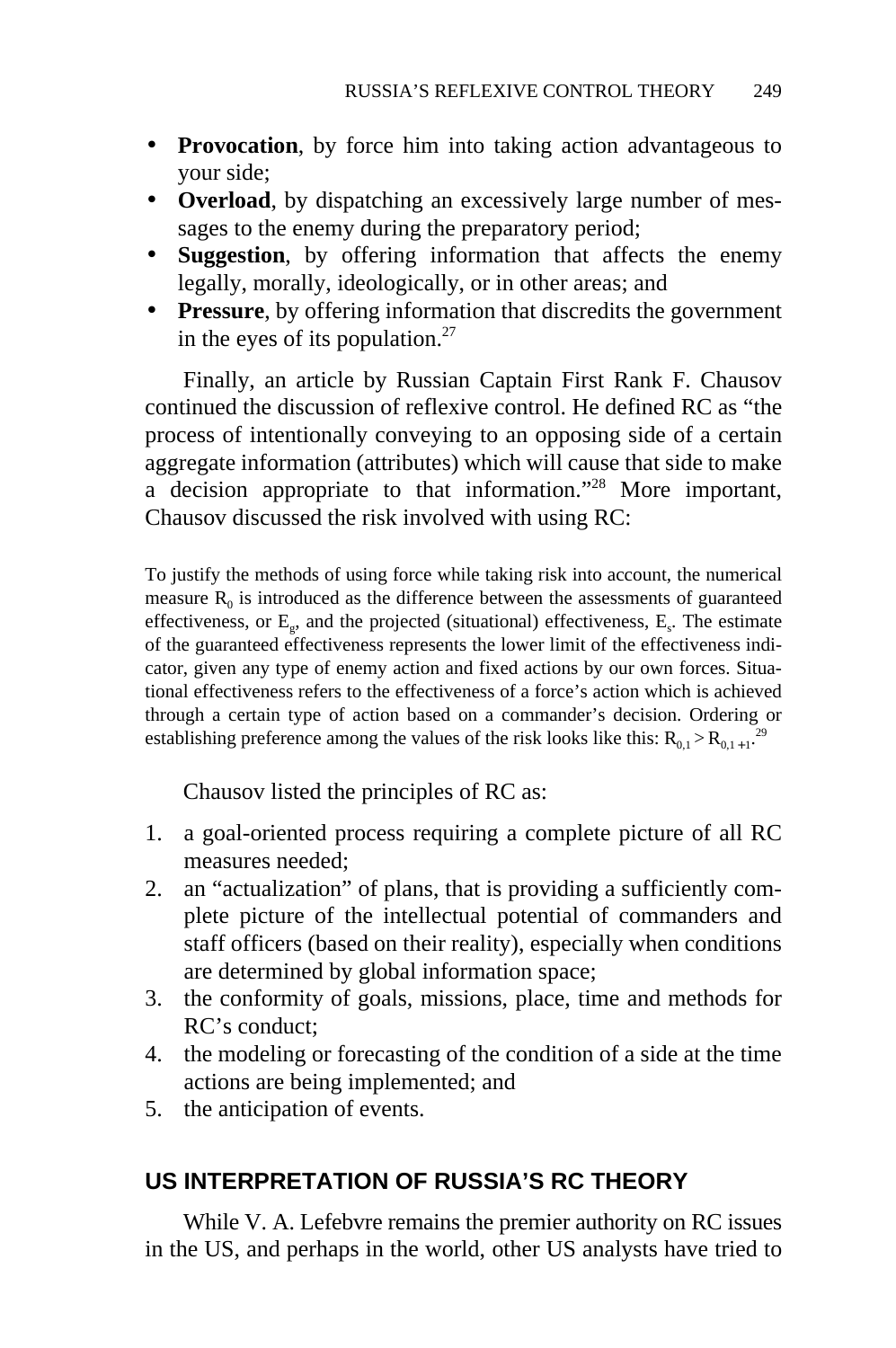decipher the principles of RC. Several years ago, American Clifford Reid demonstrated a thorough understanding of reflexive control theory in a chapter he wrote for the book *Soviet Strategic Deception*. By using only Soviet sources, Reid distilled Russian reflexive control mechanisms into the following categories of reflexive interactions:

- 1. transfer of an image of the situation: providing an opponent with an erroneous or incomplete image of the situation.
- 2. creation of a goal for the opponent: putting an opponent in a position in which he must select a goal in our favor (for example, provoking an enemy with a threat to which he must rationally respond).
- 3. form a goal by transferring an image of the situation: feigning weakness or creating a false picture.
- 4. transfer of an image of one's own perception of the situation: providing an opponent with false information or portions of the truth based on one's own perception of the situation.
- 5. transfer of an image of one's own goal: a feint by a basketball player is a classic example where you change the enemies perception of where he thinks you are or are going.
- 6. transfer of an image of one's own doctrine: giving a false view of one's procedures and algorithms for decision-making.
- 7. transfer of one's own image of a situation to make the opponent deduce his own goal: presenting a false image of one's own perception of the situation, with the accepted additional level of risk.
- 8. control of a bilateral engagement by a third party.
- 9. control over an opponent who is using RC: exploiting opportunities identified as imitation of the initiators own process of RC.
- 10. control over an opponent whose doctrine is game theory. $30$

Most analysts consider the US term most closely associated with RC to be perception management, the difference being in the quantifiable differences in the terms manage and control. Much has been written in the US on perception management. Lockheed Martin Aeronautics analyst E. T. Nozawa took a different perspective on RC, however, comparing and contrasting the theory with that of the scientific philosophy of Charles Sander Peirce (1839–1914). This term is not as well known to the US public as perception management, although it is gaining a lively following of late. Peircean Semiotic, a subset of scientific philosophy, refers to the totality of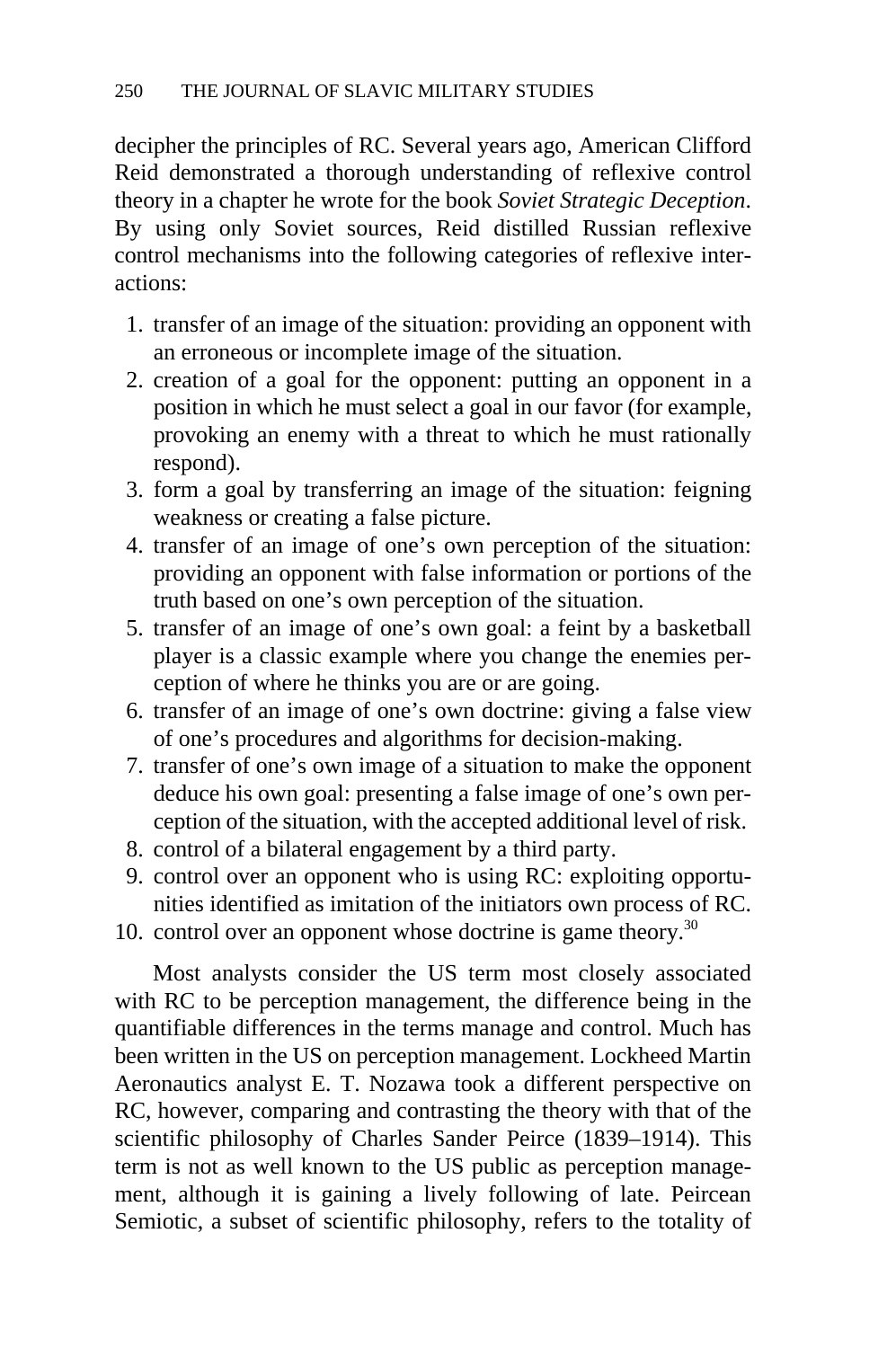scientific Peircean knowledge. Semiotic (pronounced See-My-Oh-Tick) is the science of signs. For Peirce this meant a higher logic that included speculative grammar, critique (lower logic), and speculative rhetoric.

Nozawa has noted that Russian specialists discuss two different types of reflexive schools of thought. One is the school of Reflexive Processes, and the other is a subset of those processes, reflexive control, the idea under consideration here. Most Americans have difficulty making this distinction. Nozawa notes that a comparison of the Russian scientific paradigm of Reflexive Processes as described by Vladimir Lepsky and Vladimir LeFebvre with Peirce's concepts shows that they are very similar in their subject content and goals.<sup>31</sup> It may be said that Peircean Semeiotic is more advanced in its theoretical conceptual development, whereas Reflexive Processes is more advanced in having developed practical applications.

There is nothing equivalent in the Peircean domain (or any other Western school of thought) to the reflexive control equations developed by Lefebvre and Lepsky with the supporting developments in characterizing free will. Lefebvre, according to Nozawa, combined the integrated concepts of feelings, free will, and thinking with the concepts of situational awareness and reality. The integrated processes became known as reflexive processes, filling the void in mentalistic sciences created by behaviorism. A study of the proceedings of the October 2000 Reflexive Control Symposium held in Moscow would probably reveal additional areas of development. It may be said that reflexive processes is a form of Peirce's highly developed scientific philosophy and that it could easily be replaced by Peirce's Scientific Philosophy. The following table shows reflexive processes and the corresponding elements of Peircean Scientific Philosophy:

| <b>Reflexive Processes</b>   | <b>Scientific Philosophy</b>         |
|------------------------------|--------------------------------------|
| <b>Situational Awareness</b> | Phaneroscopy (Situational Awareness) |
| Reflexive Control            | Normative Science                    |
| Feelings                     | <b>Esthetics</b>                     |
| Free Will                    | Ethics                               |
| Thinking                     | Semeiotic                            |
| Reality                      | Metaphysics (Reality)                |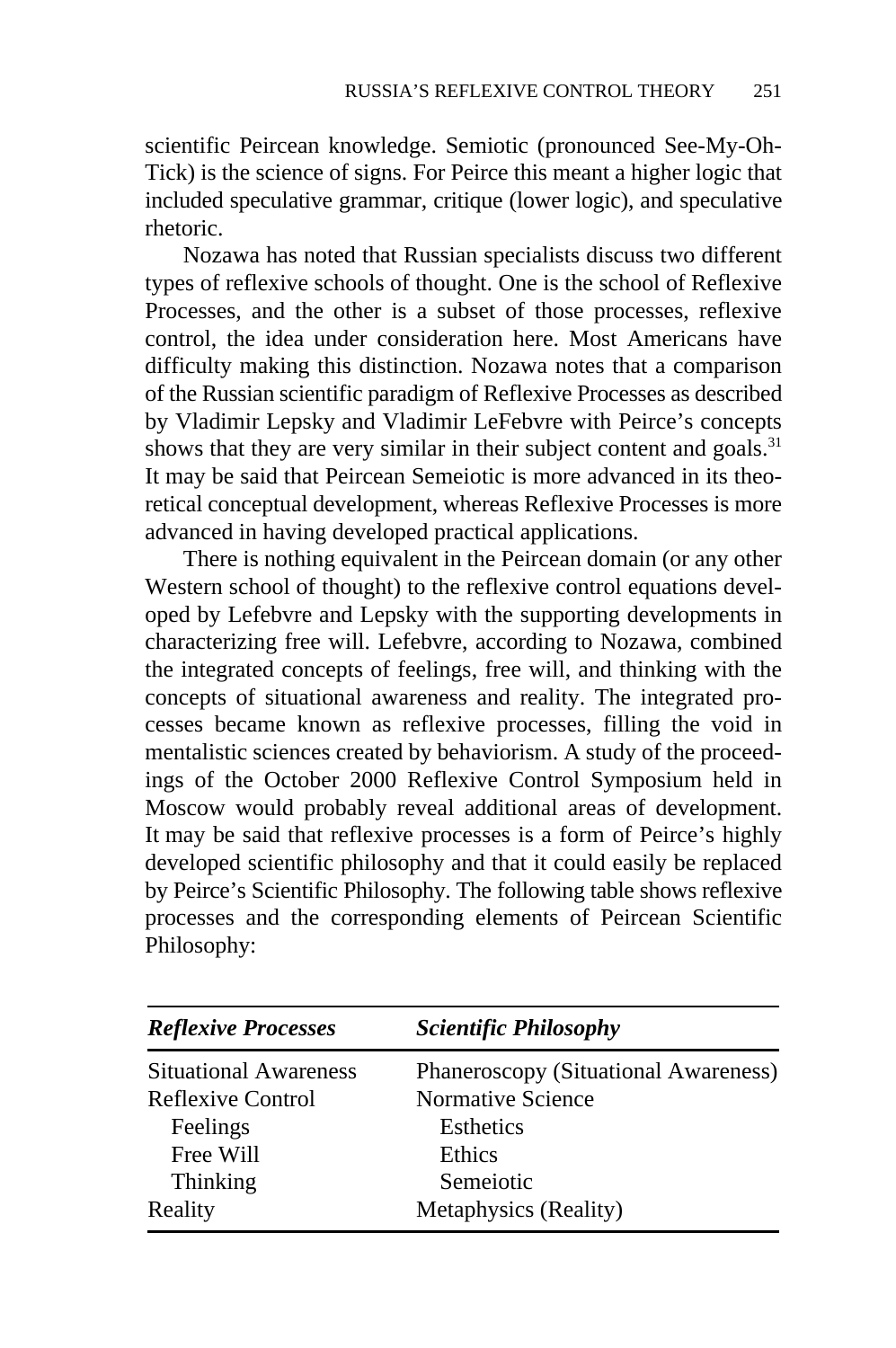Although the terminology is different, the words describing Peirce's categories have the same general meaning as those of reflexive processes. Peirce, however, was more precise in his definitions, and the underlying construct of his theoretical knowledge is better developed, according to Nozawa. The Peircean categories should be interpreted as scientific categories and not metaphysical or theological.

#### **RECENT EXAMPLES OF RC**

The Russian military has actively attempted to exploit the concept of reflexive control during the recent past. For example, during the temporary occupation of the Russian White House by members of Parliament in October 1993, the Russian military reputedly employed reflexive control to remove the parliamentarians and their supporters from the building, albeit against the explicit orders of Russian President Boris Yeltsin. How they did so is quite interesting. For days, President Yeltsin had not been able to make the White House's occupiers budge. Additionally, the occupiers even refused to come out to address their supporters who had surrounded the building, probably because the Russian security police (MVD) or regular police were also in the crowd and might try to overpower them  $32$ 

Therefore, the security services developed a reflexive control plan. According to the plan, on the day of an immense demonstration in support of the White House's occupiers, the police permitted one of its communication posts to be overrun by the protestors. At the same time, the military authorities broadcast deceptive messages over an inactive frequency, while making it appear that the messages were actually a conversation between two high ranking Ministry of Internal Affairs (MVD) officers, who were discussing the imminent storming of the White House. The two officers discussed details of the "operation," which they implied was an attack designed to clear the occupants out of the building. One of the officers said repeatedly, "No matter what, get the Chechen. Kill him if you have to." In fact, the reference was to Ruslan Khasbulatov, the speaker of the Parliament, who was a Chechen and one of two key figures in the occupation (the other being former Vice President Alexander Rutskoi). Within a few minutes of receiving this information, both Khasbulatov and Rutskoi emerged on the White House's balcony and asked the crowd to go instead to the Ostankino TV station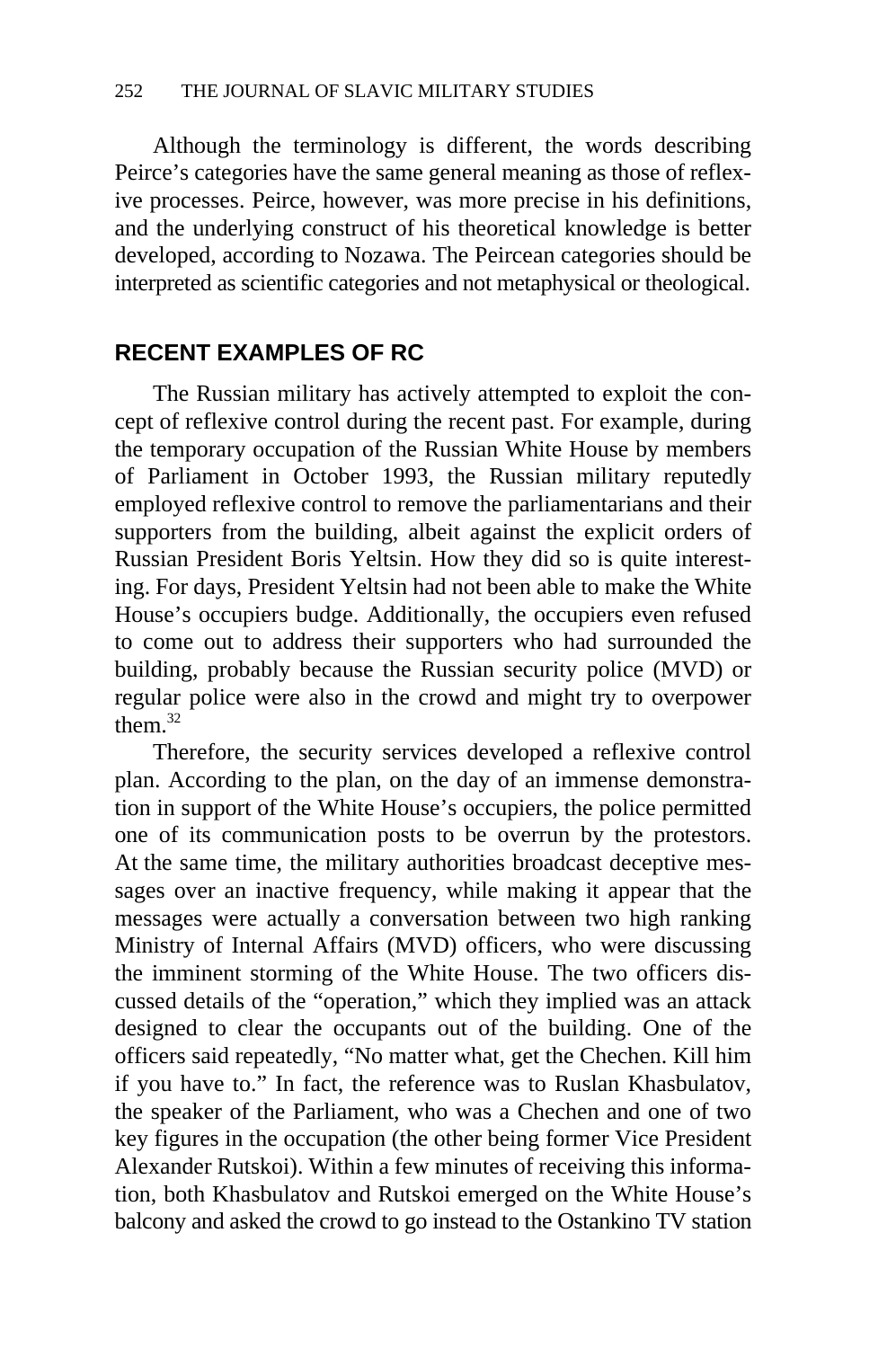and capture it. The reflexive control operation had indeed worked. As a result, Yeltsin now had a *raison d'être* to act against both Khasbulatov and Rutskoi based on the latter's call for civil disobedience.33 In effect, the two MVD officers had effected both leader's actions and put ideas into their heads that provided grounds for the demise of this plan. They did so by literally "getting into" the leaders' minds.

Another excellent example of Soviet use of reflexive control theory occurred during the Cold War when the Soviet Union attempted to alter US perceptions of the nuclear balance. The aim of this reflexive control operation was to convince the West that its missile capabilities were far more formidable than they actually were. To do so, Soviet military authorities paraded fake ICBMs to deceive the West. The Soviets developed the fake missiles so as to make the warheads appear huge and to imply that the missile carried multiple warheads. In this case, the Soviets understood their opponent's reflexes. Soviet authorities realized that foreign attachés regularly attended these shows, since this was one of the few opportunities to obtain military information legally. Moreover, since the Soviet Union did not even participate in arms control fairs, the parade held special significance for intelligence officers. After observing the parade, the Soviets knew that the attachés would then report their findings in great detail to Western intelligence organs. In addition, the Soviets knew that members of the Western military-industrial complex also studied the parades closely.

However, the deception did not end here. The Soviets also prepared other disinformation measures so that when Western intelligence services began to investigate the fake ICBMs, they would find collateral proof of their existence and would be led further astray. Ultimately, the aim was to prompt foreign scientists, who desired to copy the advanced technology, down a dead-end street, thereby wasting precious time and money. $34$ 

#### **FINAL THOUGHTS ON RC**

Russian civilian and military theorists will undoubtedly continue to study the problem of reflexive control and the associated tools of manipulation and deception. For example, the Russian Academy of Science's Institute of Psychology has a Psychology of Reflexive Processes Laboratory that studies elements and applications of the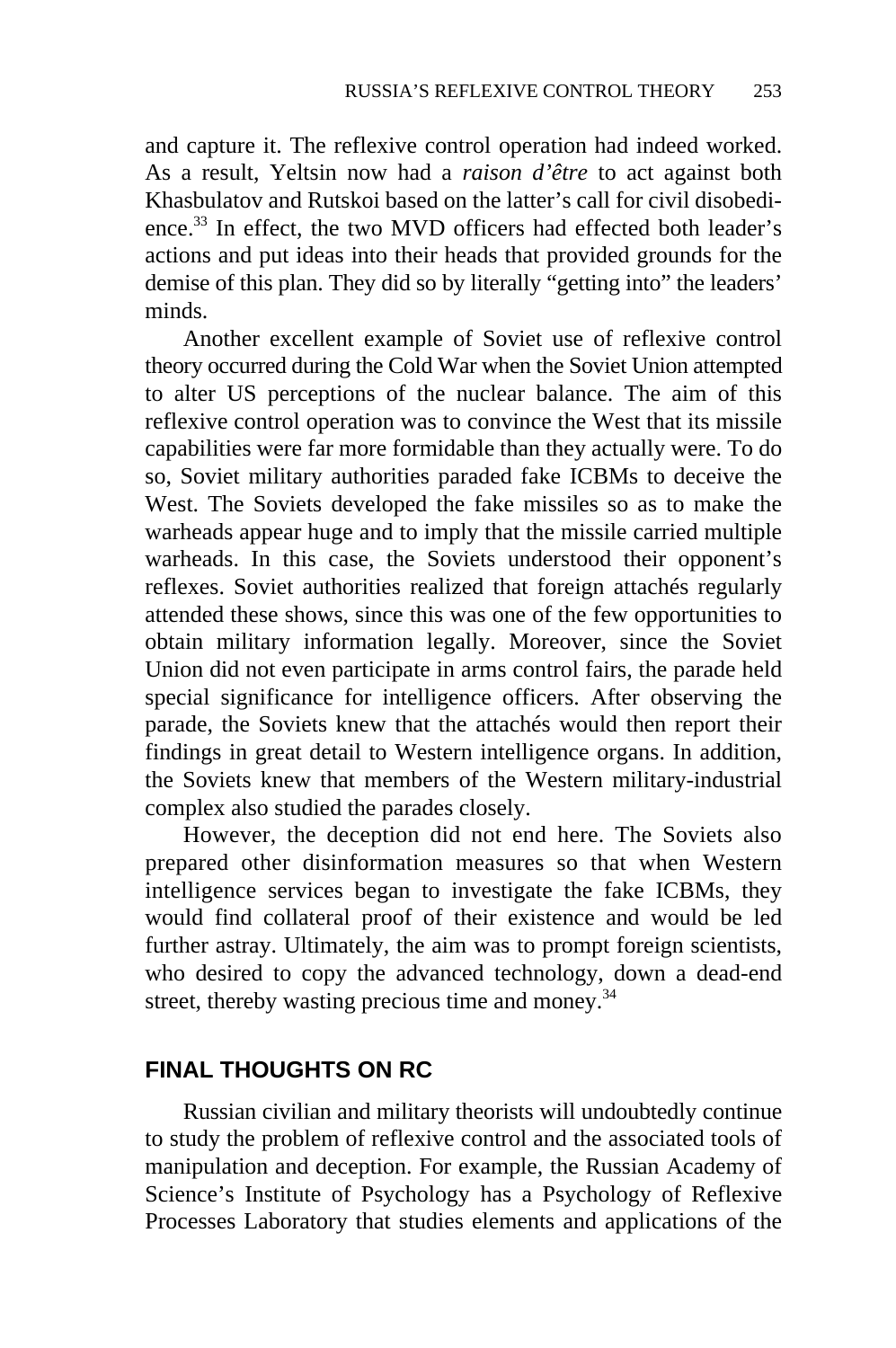reflex in considerable detail. It is studying not only ways to use the concept, but ways to keep the concept under control through international discussions and awareness. The institute is playing a very positive role in that regard that should not be overlooked. In the Information Age, however, military analysts will continue to use the concept to manipulate an adversary on the field of battle. The most complex and dangerous application of reflexive control will remain its employment to affect a state's decision-making process by use of carefully tailored information or disinformation.

A detailed information security doctrine is one of the most important deterrents or defenses against an enemy's use of reflexive control or similar processes against Russia, according to many Russian scientists. Russia's September 2000 Information Security Doctrine is a step in this direction. According to Turko and Prokhozhev, information security means the degree to which a state is protected against both deliberate and unintentional actions that can lead to the disruption in the functioning of state and military command-and-control. The most significant of those threatening actions is disinformation that seeks to exert a goal-oriented effect on public opinion or on decision-makers for the purposes of reflexive control.<sup>35</sup> The dialectical interaction of reflexive control against a state, and information security countermeasures within a state, will inevitably have a significant geo-political impact on that state as well. Thus RC theory will remain a most important area of study for the immediate and long-term future for Russian and other international groups alike.

#### **DISCLAIMER**

*The views expressed in this report are those of the author and do not necessarily represent the official policy or position of the Department of the Army, Department of Defense, or the US government*.

# **NOTES**

- 1. Vladimir E. Lepsky, '*Refleksivnoe upravlenie v polisubektnikh i mnogoagentnikh sistemakh* (Reflexive Control in Multi-Object and Multi-Agent Systems),' an article given to the author, p. 1. Manuscript presented to the author by Dr. Lepsky.
- 2. Disinformation is a Russian technique that manipulates perceptions and information and misinforms people or groups of people. Some disinformation procedures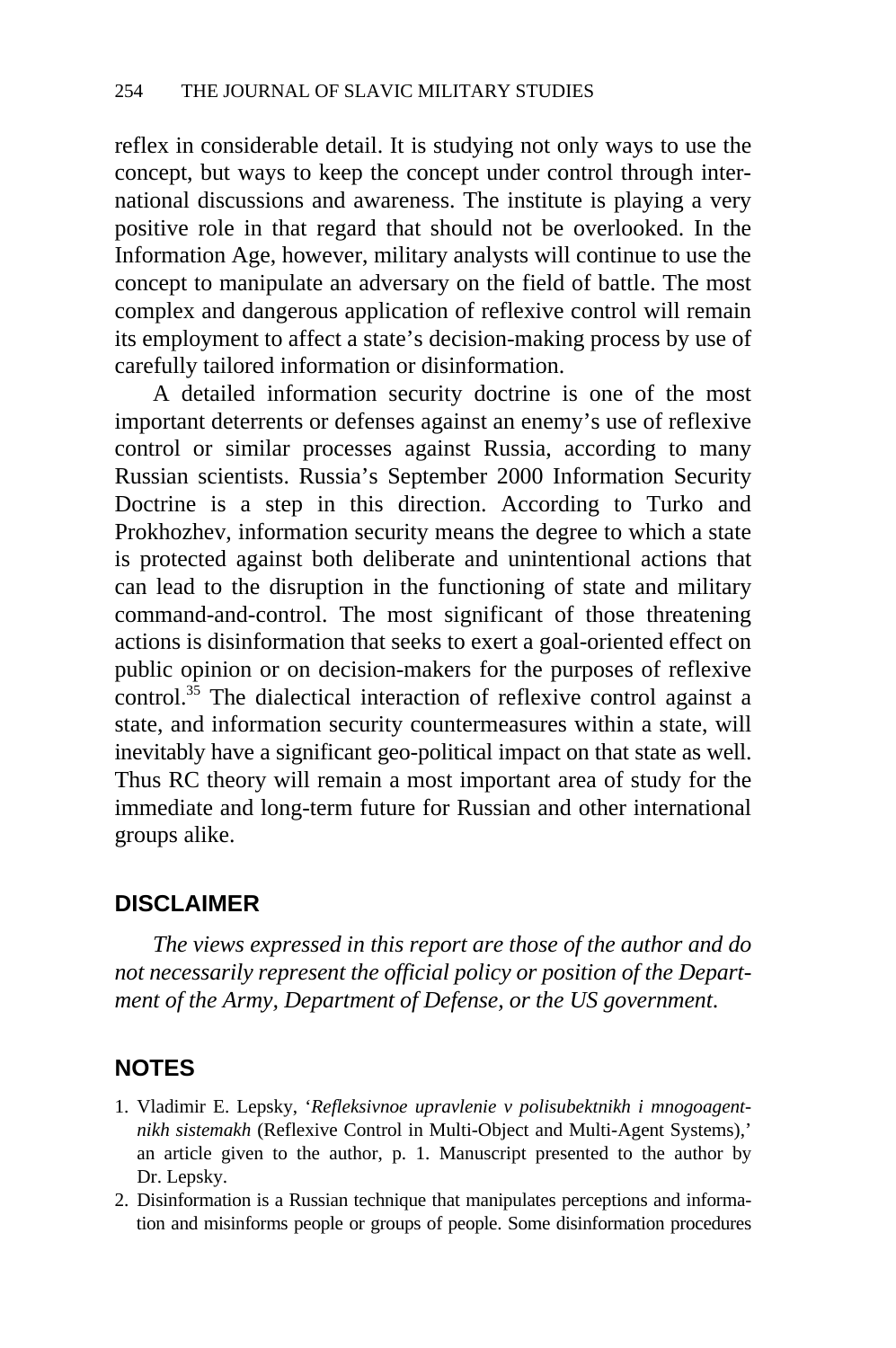are quite obvious, some are unconvincing, and others work through delayed perceptions, rumors, repetition, or arguments. Specific persons or particular social groups can serve as disinformation targets. The purpose of a disinformation campaign is to influence the consciousness and minds of people. In Russia today, where an unstable public-political and socio-economic situation exists, the entire population could serve as the target of influence for an enemy disinformation campaign. This is a major Russian fear.

- 3. Major General Evgenii Korotchenko and Colonel Nikolai Plotnikov, '*Informatsiia—tozhe oruzhie: O chem nel'zia zabyvat' v rabote s lichnym sostavom*" [Information is also a weapon: About which we cannot forget in working with personnel].' *Krasnaia zvezda* (*Red Star*), February 17, 1994, p. 2.
- 4. A. A. Prokhozhev and N. I. Turko, '*Osnovi informatsionnoi voini* (The Basics of Information Warfare),' report at a conference on "Systems Analysis on the Threshold of the 21<sup>st</sup> Century: Theory and Practice," Moscow, February 1996, p. 251.
- 5. See N. I. Turko and S. A. Modestov, '*Refleksivnoe upravlenie razvitiem strategicheskikh sil gosudarstva kak mekhanizm sovremennoi geopolitiki* (Reflexive Control in the Development of Strategic Forces of States as a Mechanism of Geopolitics),' report at the conference on "Systems Analysis on the Threshold of the 21<sup>st</sup> Century: Theory and Practice," Moscow, February 1996, p. 366.
- 6. Prokhozhev and Turko, *ibid*., pp. 257, 258.
- 7. S. Leonenko, 'Refleksivnoe upravlenie protivnikom [Reflexive control of the enemy],' *Armeiskii sbornik* (Army Collection), No. 8, 1995, p. 28.
- 8. *Ibid*.
- 9. *Ibid*., pp. 29, 30.
- 10. *Ibid*., p. 30.
- 11. Discussion with a Russian military officer in Moscow, September 1998.
- 12. M. D. Ionov, '*Psikhologicheskie aspekty upravleniia protivnikom v antagonisticheskikh konfliktakh (refleksivnoe upravlenie*) (Psychological aspects of controlling the enemy during antagonistic conflicts [reflexive control]),' *Prikladnaia ergonomika* (Applied Ergonomics), No. 1 (January 1994), Special Issue, pp. 44, 45.
- 13. M. D. Ionov, 'On Reflexive Control of the Enemy in Combat,' *Military Thought* (English edition), No. 1 (January 1995), pp. 46, 47.
- 14. *Ibid*., pp. 49, 50.
- 15. *Ibid*., p. 47.
- 16. *Ibid*., pp. 47, 48.
- 17. *Ibid*., p. 48.
- 18. *Ibid*.
- 19. *Ibid*.
- 20. M. Ionov, 'Control of the Enemy,' *Morskoy sbornik* (Naval collection) No. 7 (July 1995), pp. 29–31, as reported in FBIS-UMA-95–172-S, September 6, 1995, pp. 24–27.
- 21. *Ibid*., p 25.
- 22. Leonenko, p. 29. Who can say, however, what powers computers might assume in the future?
- 23. Leonenko, p. 28. This is akin to how British and American perception management theorists view the purpose of deception.